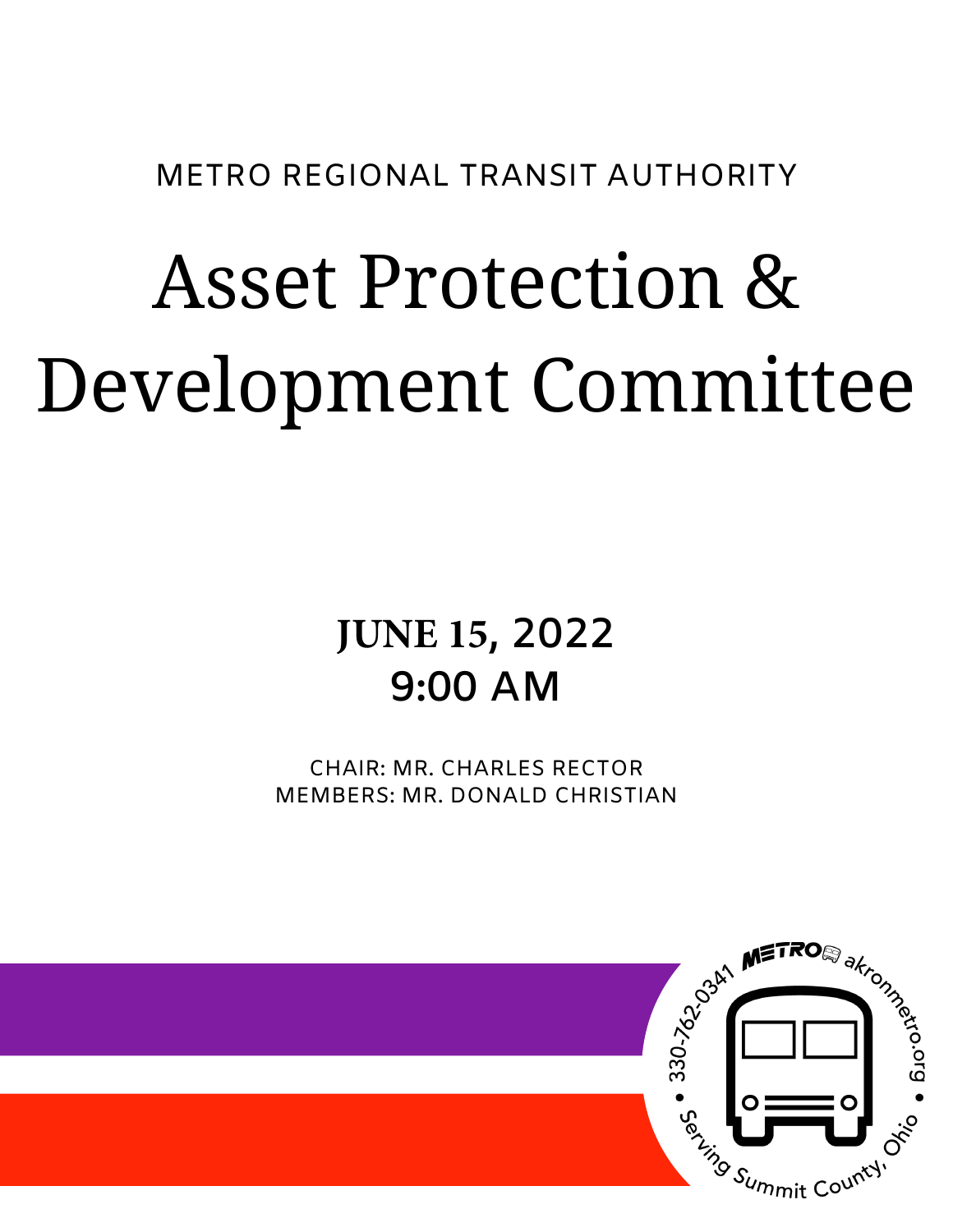#### **METRO RTA APD (ASSET PROTECTION & DEVELOPMENT) COMMITTEE MEETING AGENDA ROBERT K. PFAFF TRANSIT CENTER BOARD ROOM WEDNESDAY, JUNE 15, 2022 9:00 AM**

### **ITEM 1: CALL TO ORDER**

#### **ITEM 2: APPROVAL OF MINUTES FROM MAY MEETING**

#### **ITEM 3:** SUB-COMMITTEE REPORTS

#### **Employee Engagement Report | Jay Hunter**

- KPIs (Page 3)
- Engagement Center Days

#### **Safety & Security Report | Shawn Metcalf**

• KPIs (Page 3)

#### **ITEM 4: RESOLUTIONS FOR CONSIDERATION**

None

- **ITEM 5: OTHER BUSINESS**
- **ITEM 6:** CALL FOR ADJOURNMENT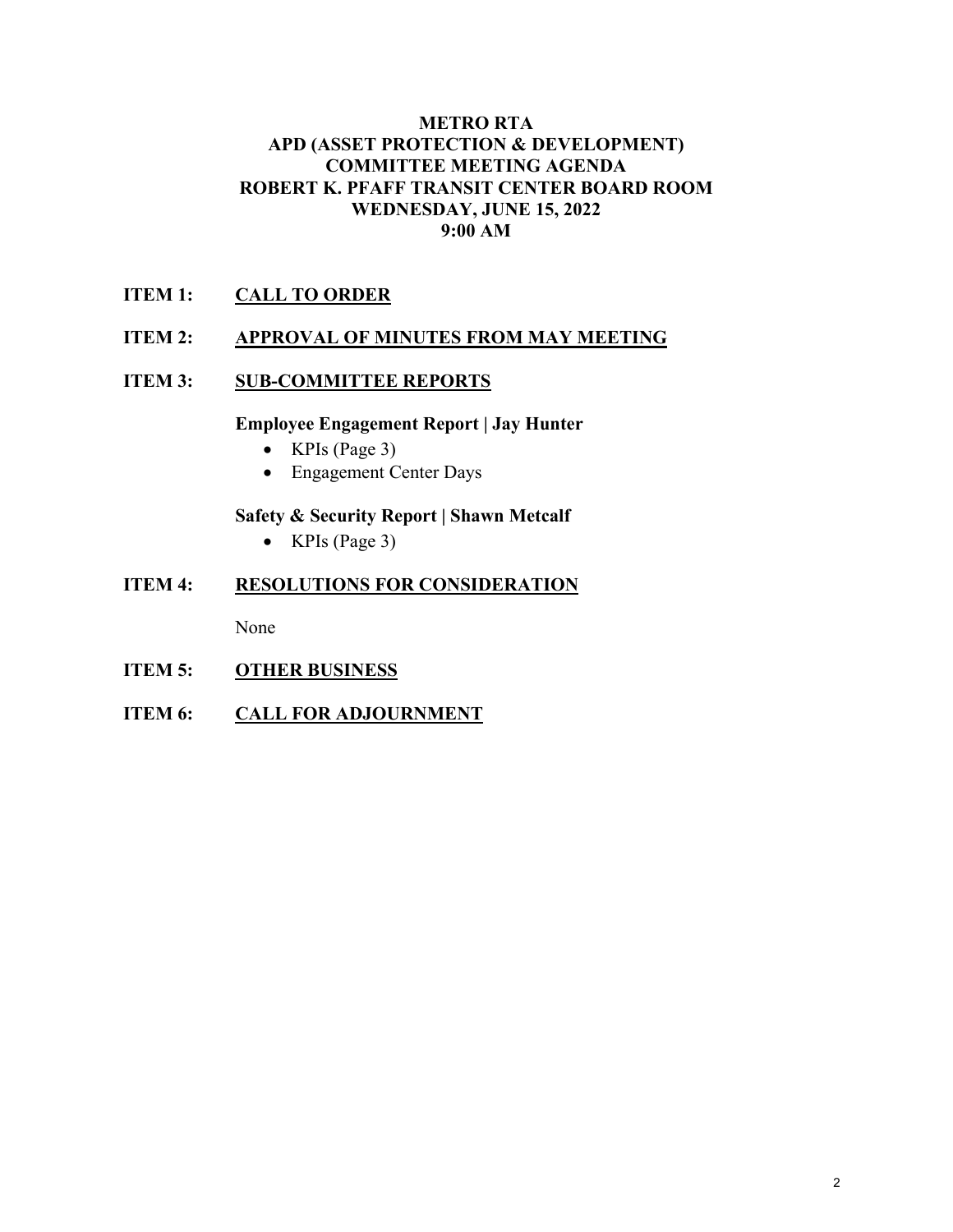





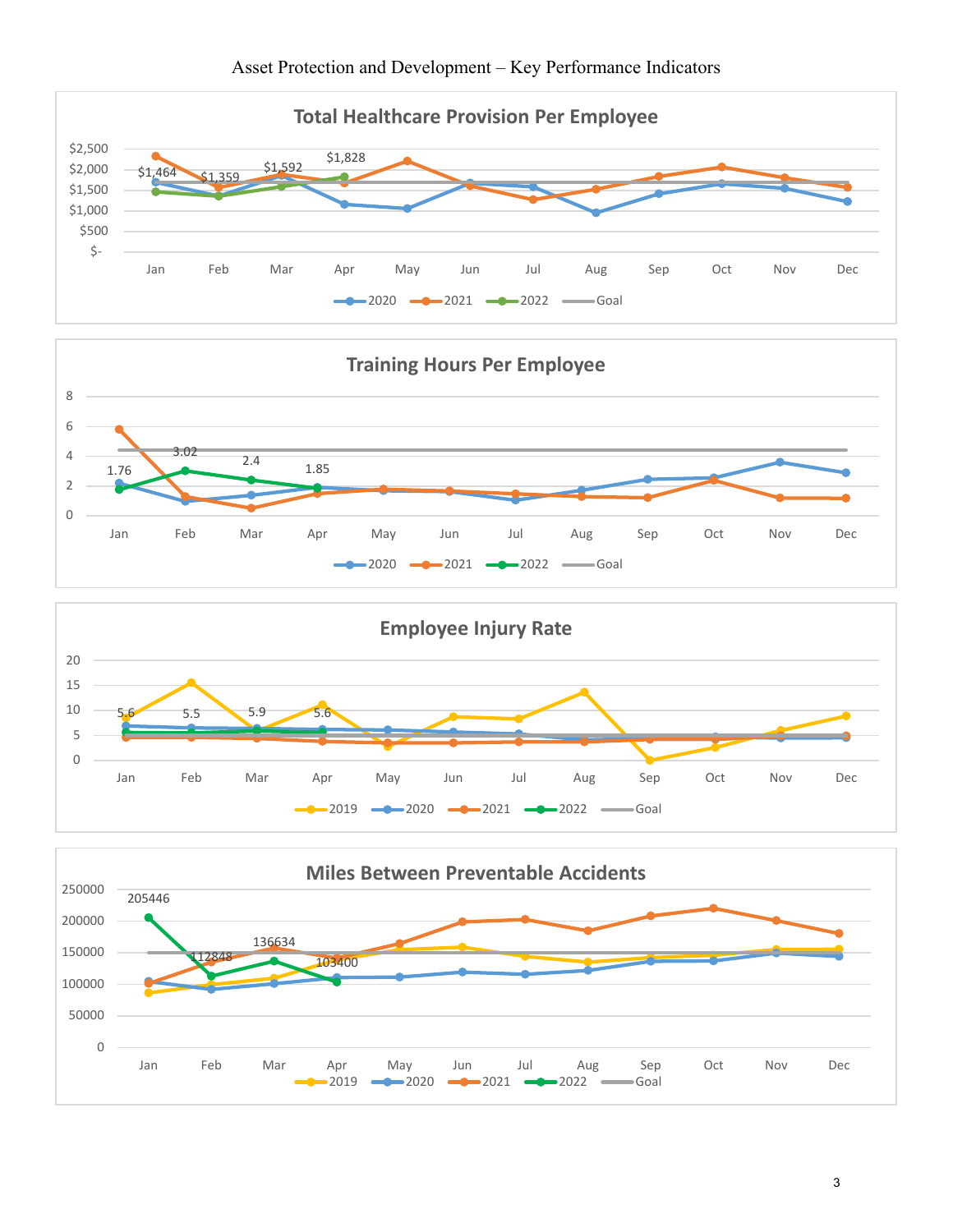#### **METRO RTA APD (ASSET PROTECTION & DEVELOPMENT) COMMITTEE MEETING MINUTES ROBERT K. PFAFF TRANSIT CENTER BOARD ROOM WEDNESDAY, MAY 18, 2022 9:00 AM**

| <b>Committee</b><br><b>Members Present:</b>  | <b>Chuck Rector, Vincent Rubino</b>                                                                                                                       |
|----------------------------------------------|-----------------------------------------------------------------------------------------------------------------------------------------------------------|
| <b>Trustees Present:</b>                     | Mark Derrig, Dana LaGarde, Donald Christian                                                                                                               |
| <b>METRO</b> Team<br><b>Members Present:</b> | Dawn Distler, Jay Hunter, Shawn Metcalf, Bambi Miller, Molly Becker,<br>Jarrod Hampshire, Angela Neeley, DeHavilland McCall, Emily<br>Baarson, Eric Scott |

## **CALL TO ORDER**

Mr. Chuck Rector called the meeting to order at 9:02 am

#### **APPROVAL OF MINUTES FROM APRIL MEETING**

Mr. Donald Christian made a motion to approve minutes from the April 20, 2022 meeting. The minutes were unanimously approved.

#### **SUB-COMMITTEE REPORTS**

#### **Employee Engagement Report | Jay Hunter**

Reviewed KPIs. The Employee Engagement Center partnered with Safety and Protection for March EEC days. The theme was financial wellness. This month the team is partnering with the Operations Department. The theme is mental health; handouts are being distributed related to the topic and EAP program.

#### **Safety & Security Report | Shawn Metcalf**

Reviewed KPIs. METRO received gun and trigger locks from the Bath Police Department, Akron Police Department, Pro Armament Gun Shop, Summit County Sheriff's Office, Fin Feather and Fur Outfitters, Summit Armory, and the Copley Police Department. Over 200 gun and trigger locks along with were distributed to team members during March EEC days.

#### **RESOLUTIONS FOR CONSIDERATION**

None

#### **OTHER BUSINESS**

None